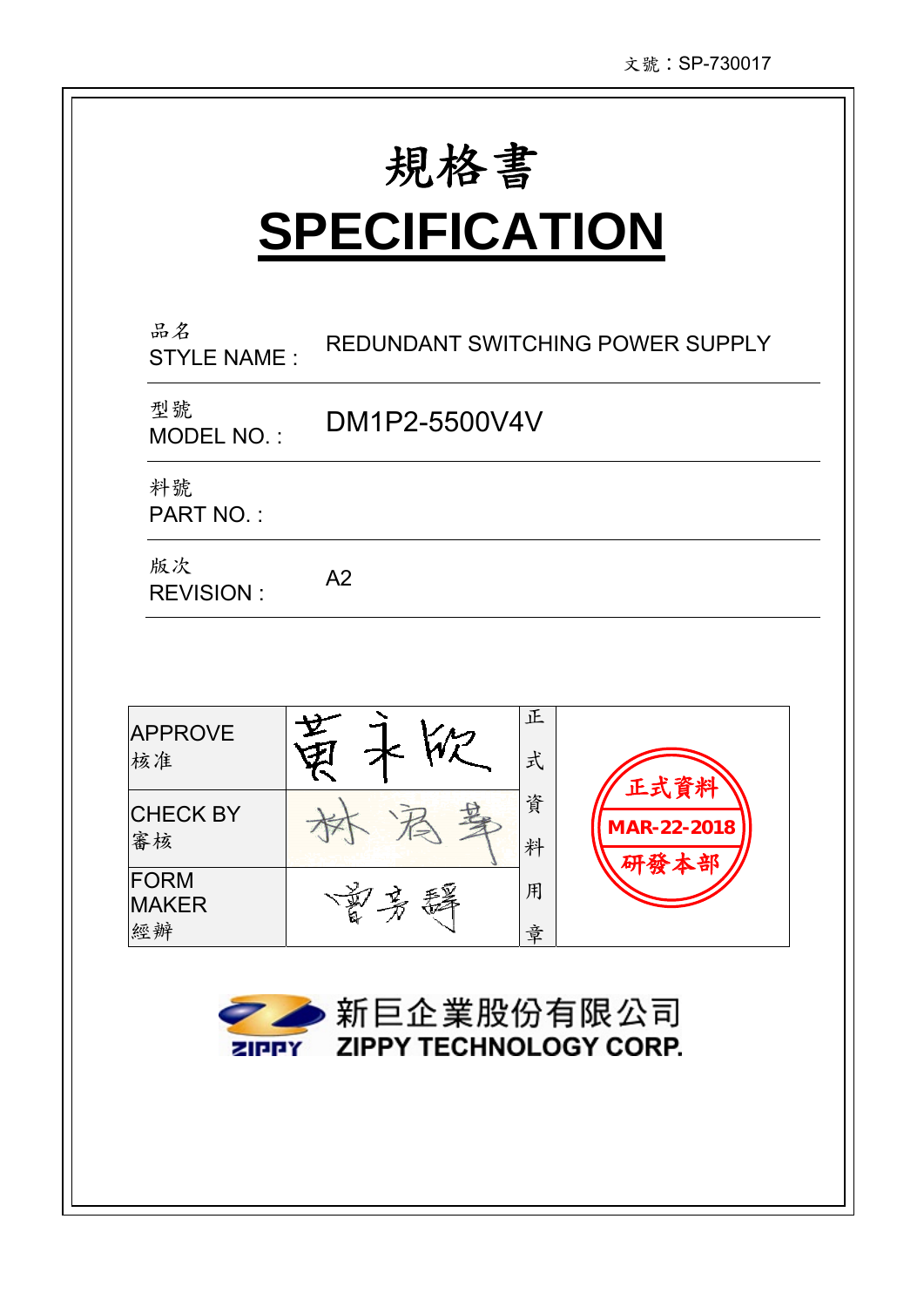

### **Revision**

| Rev. | Page | Item | Date | <b>Description</b>            |
|------|------|------|------|-------------------------------|
| ∼    | All  | All  |      | MAR-21-2018 Update new format |

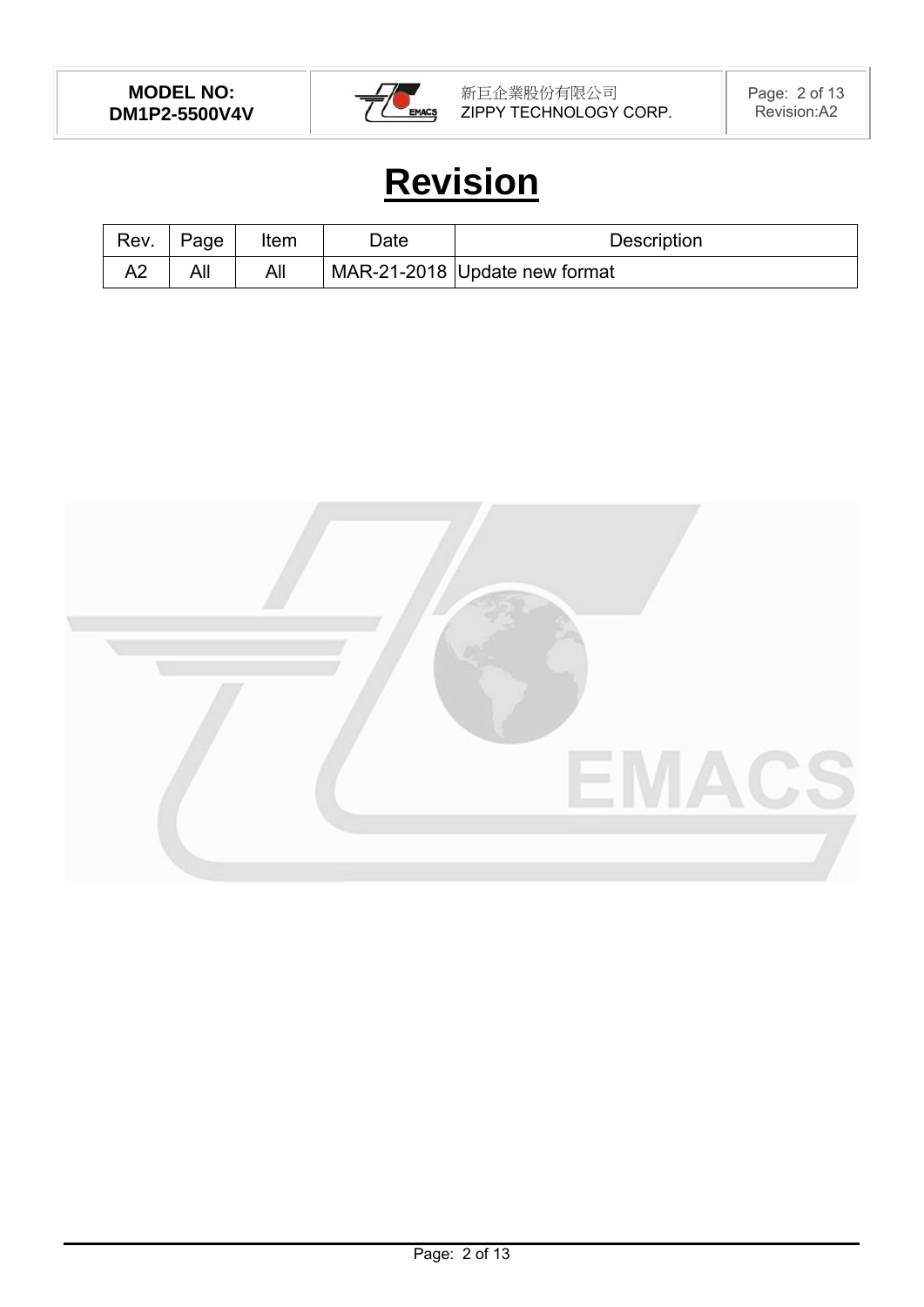

## **MODEL NO. DM1P2-5500V4V**

#### **1.0 SCOPE**

#### **2.0 Input requirements**

- 2.1 DC Input Voltage and Current
- 2.2 DC Inrush Current
- 2.3 Steady-state current
- 2.4 Efficiency

#### **3.0 Output requirements**

- 3.1 Output Current / Loading
- 3.2 DC Voltage Regulation
- 3.3 Ripple and noise
- 3.4 Dynamic Loading
- 3.5 Capacitive Loading
- 3.6 Timing Requirements
- 3.7 Remote on / off control
- 3.8 Overshoot at Turn-on / Turn-off
- 3.9 standby Outputs

#### **4.0 Protection**

- 4.1 Over power protection
- 4.2 Over voltage protection
- 4.3 Short Circuit Protection

#### **5.0 Environmental Requirements**

- 5.1 Temperature
- 5.2 Humidity
- 5.3 Altitude

#### **6.0 Safety**

- 6.1 UL
- 6.2 CUL
- 6.3 TUV
- 6.4 CCC
- 6.5 Power Line Transient
- 6.6 RFI / EMI Standards
- 6.7 Production Line Testing
- 6.8 Hi-Pot Testing
- 6.9 Insulation resistance

#### **7.0 Reliability**

7.1 Burn in 7.2 MTBF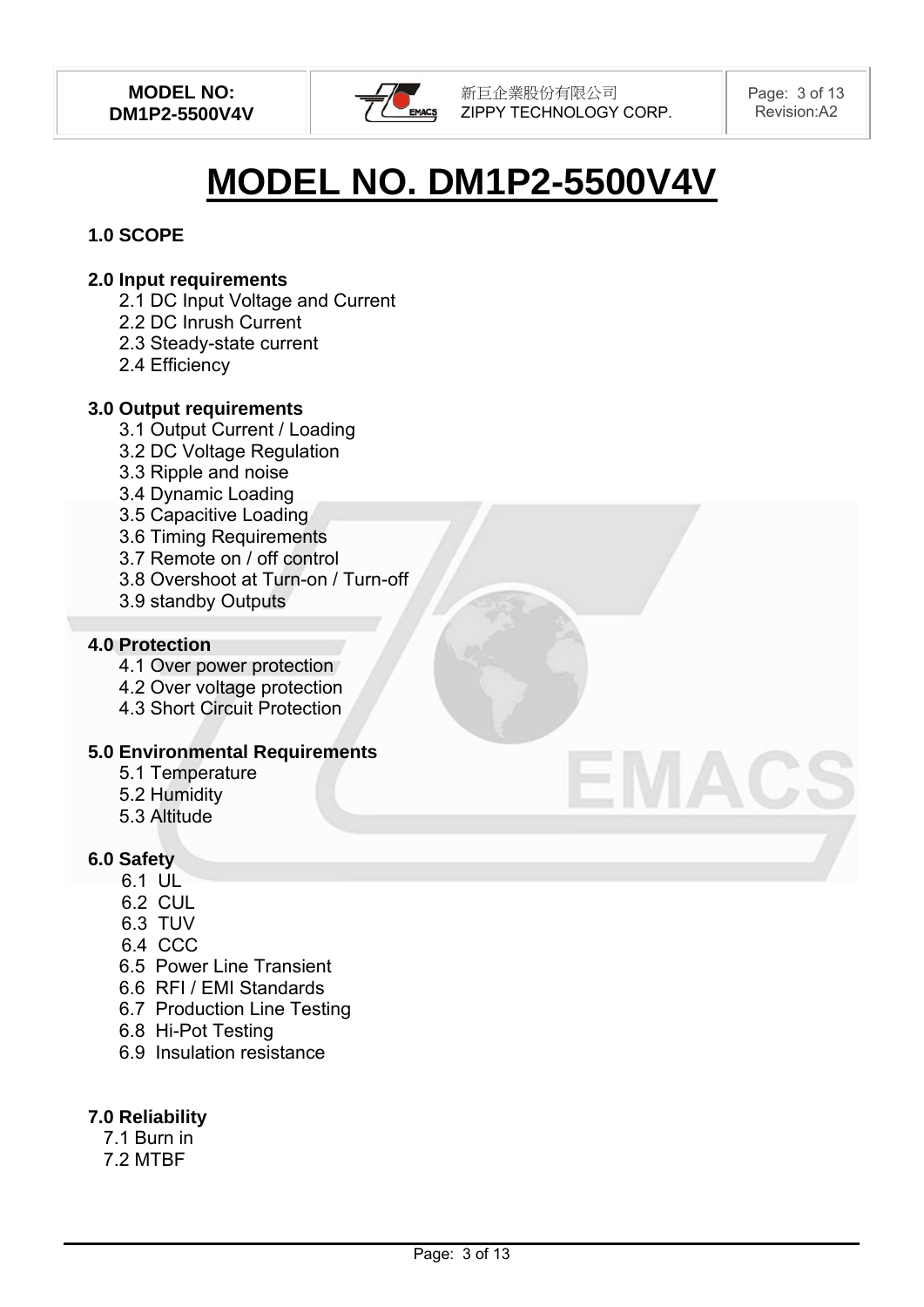

#### **8.0 Mechanical requirements**

#### **9.0 Redundant Function**

- 9.1 Hot Swap Requirements
- 9.2 LED INDICATORS
- 9.3 TTL INDICATORS.

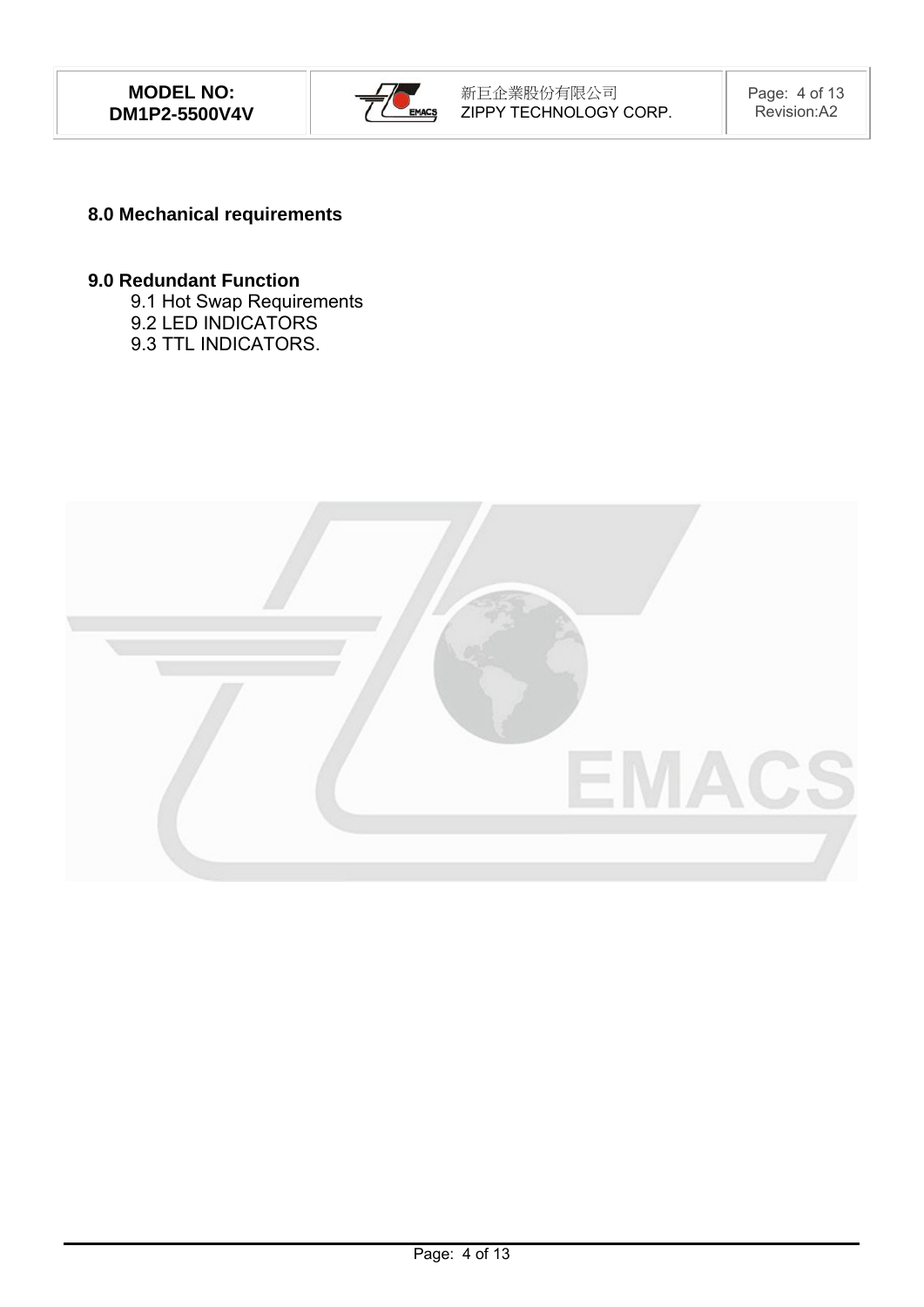

#### 1.0 Scope

This specification defines the performance characteristics of a grounded, DC input,500 watts, 5 output level power supply. This specification also defines world wide safety requirements and manufactures process test requirements. DM1P2-5500V4V power system is a 1+1 Redundant power system consisting of two DM1P-2500V power modules and one DM1P2-5500V4V power system frame.

#### 2.0 Input requirements

2.1 DC Input Voltage, (Rating: -36~-72Vdc, Nomal: -48Vdc)

2.2 DC Inrush Current

 40 amps max. @ -48VDC Input (at 25 degrees ambient cold start for each power unit )

High-Frequency peak amplitudes lasting less than 50uS (i.e.those caused by EMI capacitors)shall be ignored.

#### 2.3 Steady-state current

 $-36$   $-72$  Vdc / 19  $\sim$  9 amp (14 amp at 48VDC)

2.4 Efficiency

 The maximum power supply system efficiency shall be 80%, measured at nominal input voltage -48Vdc and full loading.

#### NOTE:

(The different harness conditions and/or the accuracy of measurement instruments affect the test result of output voltage and efficiency. Harness conditions are such as cable length, wire gauge, the connector types, total harness amounts.)

#### 3.0 Output requirements

#### 3.1 Output Current / Loading

The Table 2 define current rating. The power supply shall meet both static and dynamic voltage regulation requirements for minimum load condition

| <b>Output</b> | $+5V$ | $+3.3V$ | $+12V$ | $-12V$ | $+5VS$ |
|---------------|-------|---------|--------|--------|--------|
| Max. Load     | 32A   | 25A     | 41A    | 0.5A   | 3.5A   |
| Min. Load     | 0.5A  | 0.5A    | 2A     | 0.1    | 0.1A   |

#### **Table 2 – Output Current:**

**+5V and +3.3V Max. power:170W Total power:500W (MAX)**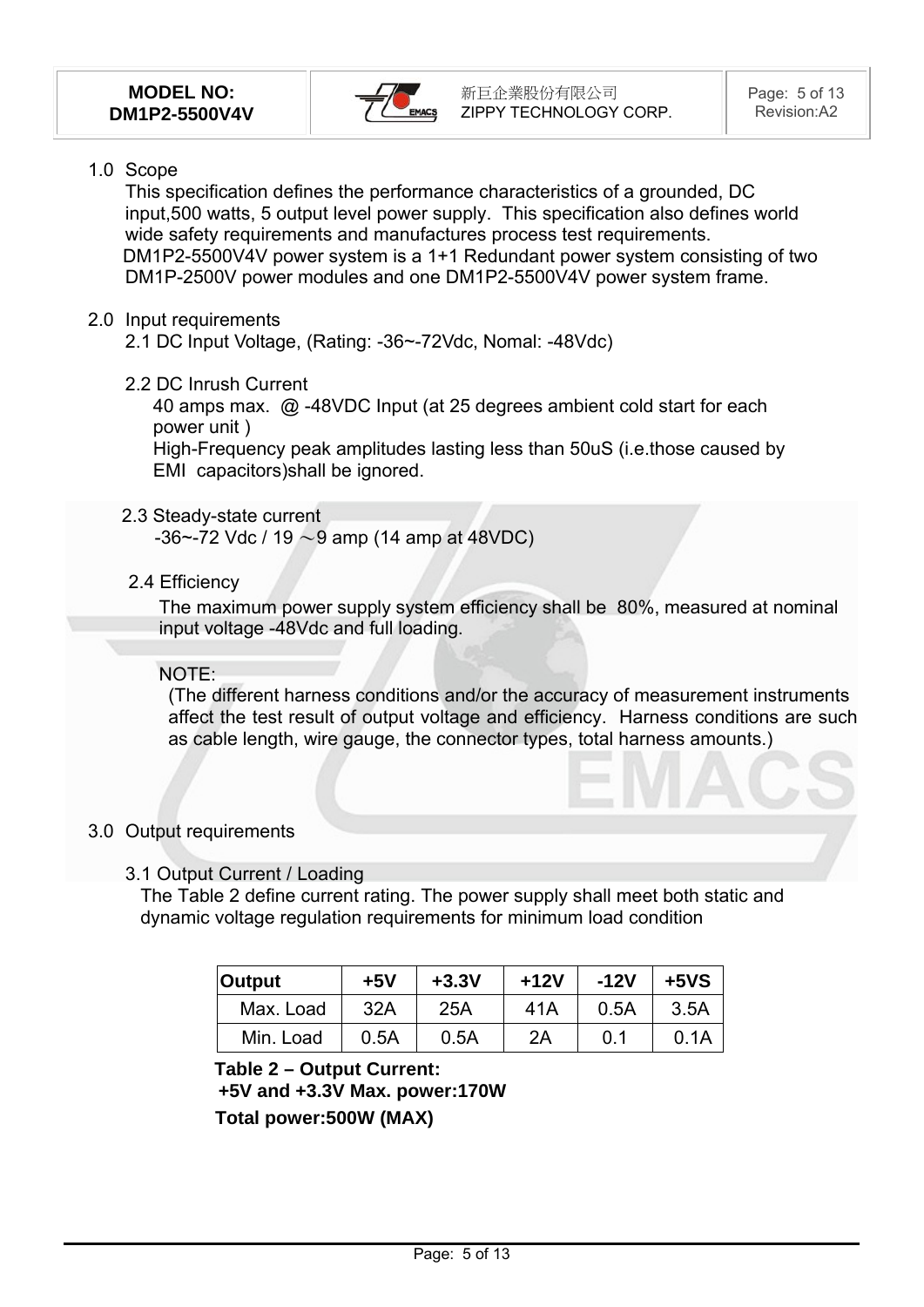

#### 3.2 DC Voltage Regulation

The power supply output voltages must stay within the following voltage limits when operating at steady state and dynamic loading conditions. All outputs are measured with reference to the return remote sense (ReturnS) signal. The +5V, +12V, -12V and +5VSB outputs are measure at the power supply connectors' references to ReturnS. The +3.3V is measured at its remote sense signal (+3.3VS+) located at the signal connector.

| <b>Output Voltage</b> | $+5V$ | $+3.3V$          | $+12V$ | $-12V$                   | +5VSB |
|-----------------------|-------|------------------|--------|--------------------------|-------|
| Load Reg.             |       | $+5/-5\%$ +5/-5% |        | $+5/5\%$ +10/-10% +5/-5% |       |
| Line Reg.             | ±1%   | ±1%              | ±1%    | ±1%                      | ±1%   |

#### **Table 6 – Regulation**

#### 3.3 Ripple and noise

The maximum allowed ripple/noise output of the power supply is defined in Table 25. This is measured over a bandwidth of 0 Hz to 20 MHz at the power supply output connectors. A 100μF tantalum capacitor in parallel with a 0.1 μF ceramic capacitor are placed at the point of measurement.

| <b>Output Volatage</b> | Ripple       | Ripple+Noise |
|------------------------|--------------|--------------|
| $+5V$                  | $50mV(P-P)$  | $50mV(P-P)$  |
| $+12V$                 | $120mV(P-P)$ | $120mV(P-P)$ |
| $-12V$                 | 120mV(P-P)   | $120mV(P-P)$ |
| $+3.3V$                | 50mV(P-P)    | $50mV(P-P)$  |
| $+5Vsb$                | $50mV(P-P)$  | $50mV(P-P)$  |
|                        |              |              |

#### **Table 7:Ripple and noise**

#### 3.4 Dynamic Loading

The output voltages shall remain within the limits specified in Table 5 for the step loading and within the limits specified in Table 9 for the capacitive loading. The load transient repetition rate shall be tested between 50Hz and 5kHz at duty cycle ranging from 10%-90%. The load transient repetition rate is only a test specification. The  $\triangle$ step load may occur anywhere within the MIN load to the MAX load range.

| Output              | $\triangle$ Step Load<br><b>Size</b> | <b>Load Slew</b><br>Rate | <b>Capacitive</b><br>Load |
|---------------------|--------------------------------------|--------------------------|---------------------------|
| $+3.3 V$            | 30% of max load                      | $0.5$ A/ $\mu$ s         | 1000 µF                   |
| +5 V                | 30% of max load                      | $0.5$ A/ $\mu$ s         | 1000 $\mu$ F              |
| 12V1+12V2+12V3+12V4 | 65% of max load                      | $0.5$ A/ $\mu$ s         | 2200 µF                   |
| +5 VSB              | 25% of max load                      | $0.5$ A/ $\mu$ s         | 1 µF                      |

#### **Load Requirements**

**Table 8: Transient**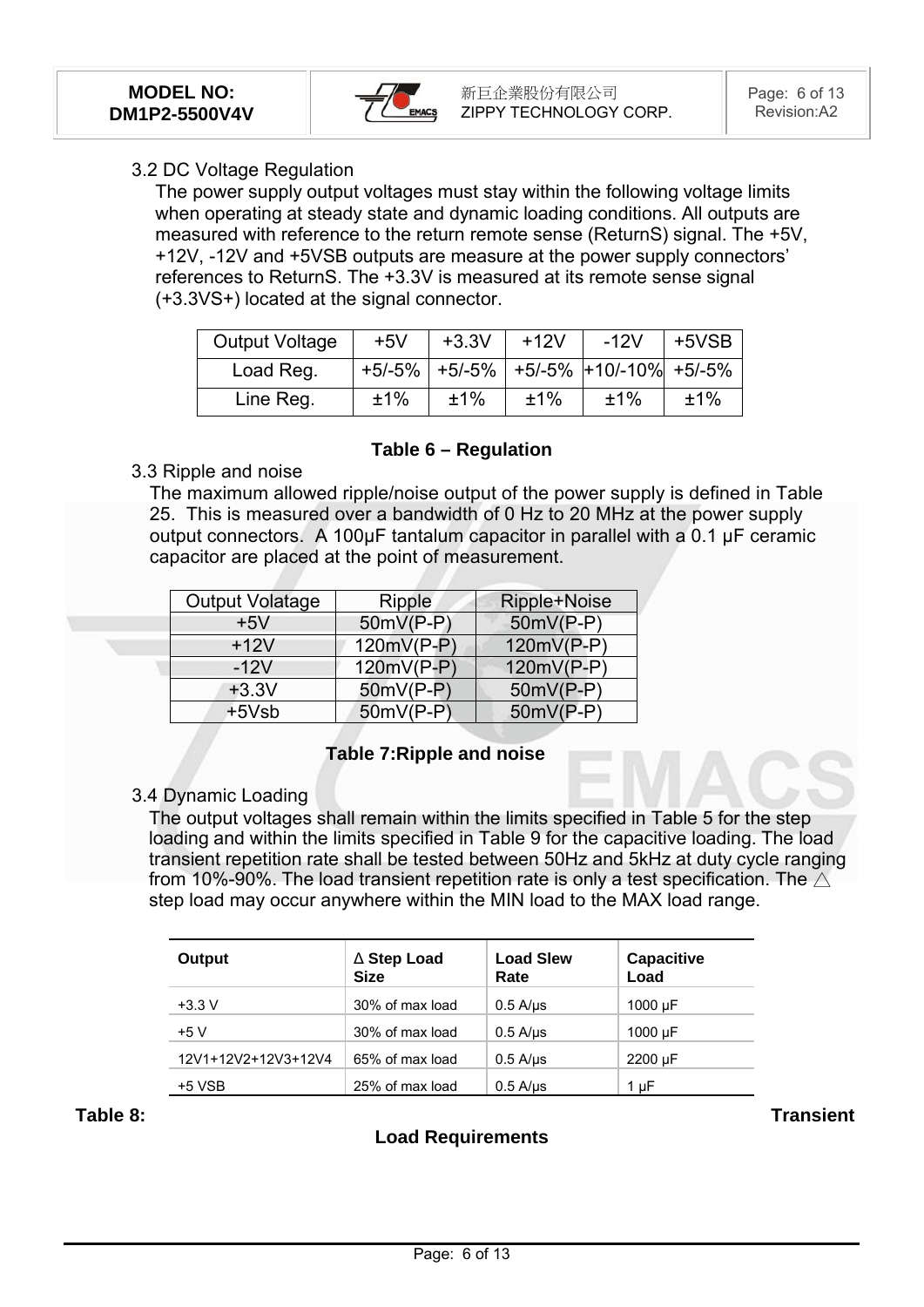

#### 3.5 Capacitive Loading

 The power supply shall be stable and meet all requirements with the following capacitive loading ranges.

| Output   | <b>MIN</b> | <b>MAX</b> | <b>Units</b> |
|----------|------------|------------|--------------|
| $+3.3 V$ | 10         | 12,000     | μF           |
| +5 V     | 10         | 12,000     | μF           |
| +12 V    | 10         | 11,000     | μF           |
| -12 V    | 1          | 350        | μF           |
| $+5$ VSB | 1          | 350        | μF           |

**Table 9: Capacitive Loading Conditions** 

#### 3.6 Timing Requirements

These are the timing requirements for the power assembly operation. The output voltages must rise from 10% to within regulation limits (Tvout\_rise) within 5 to 20mS. The +5V, +3.3V and +12V output voltages should start to rise at about the same time. All outputs must rise monotonically. The +5V output needs to be greater than the +3.3V output during any point of the voltage rise. The +5V output must never be greater than the

+3.3V output by more than 2.25V. Each output voltage shall reach regulation within 50 ms (Tvout on) of each other during turn on of the power supply. Each output voltage shall fall out of regulation within 400 ms (Tvout\_off) of each other during turn off. Figure 1 and figure 2 show the turn On and turn Off timing requirement. In Figure 2, the timing is shown with both DC and PSON# controlling the On/Off of the power supply.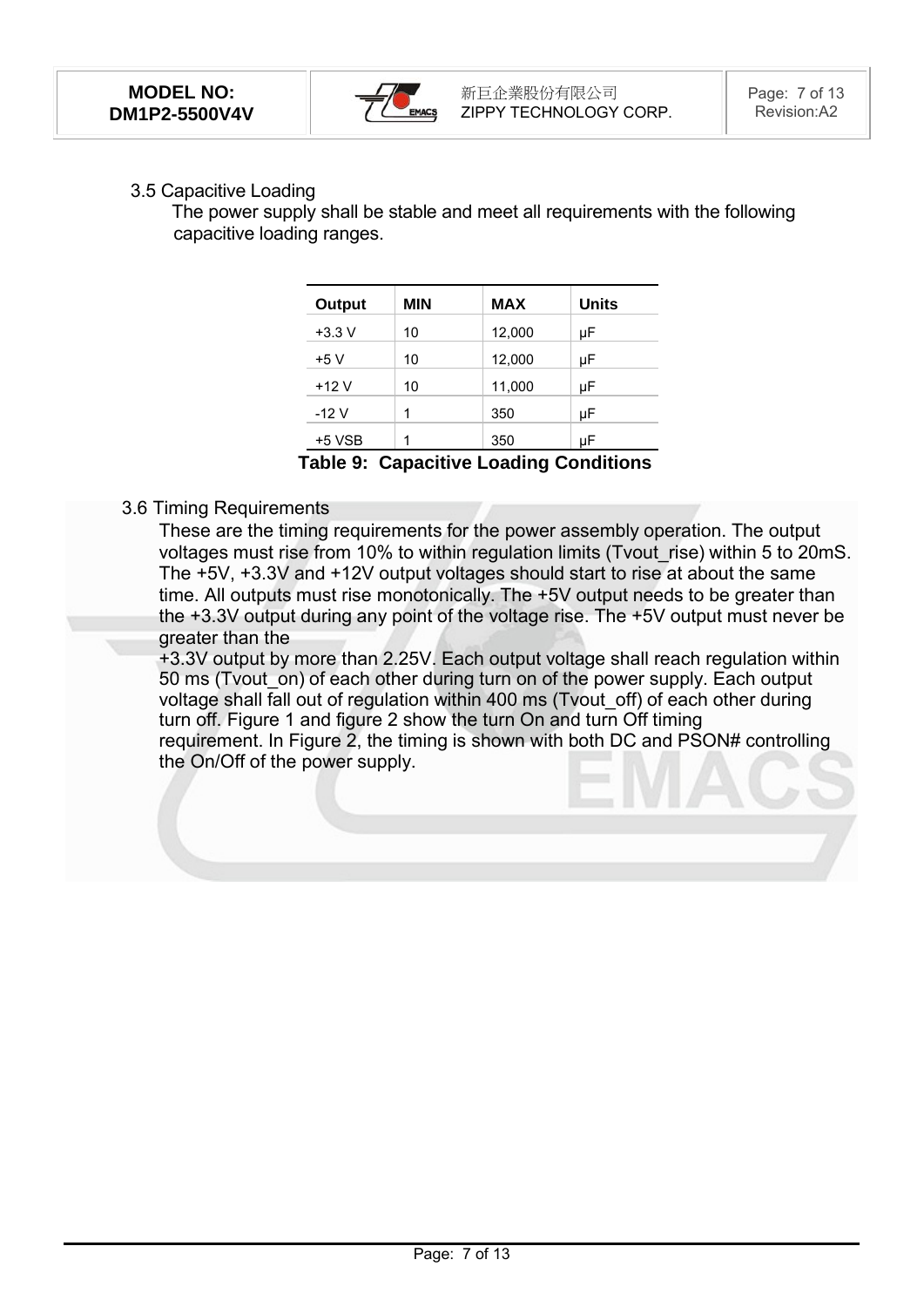

| <b>Item</b> | <b>Description</b>                                                            | <b>MIN</b> | <b>MAX</b> | <b>Units</b> |
|-------------|-------------------------------------------------------------------------------|------------|------------|--------------|
| Tvout rise  | Output voltage rise time from each main output.                               |            | 20         | ms           |
| Tsb rise    | Ouput voltage rise time for the 5VSB output.                                  |            | 25         | ms           |
| Tvout on    | All main outputs must be within regulation of each<br>other within this time. |            | 50         | ms           |
| Tvout off   | All main outputs must leave regulation within this<br>time.                   |            | 400        | ms           |

Table 10: Output Voltage Timing

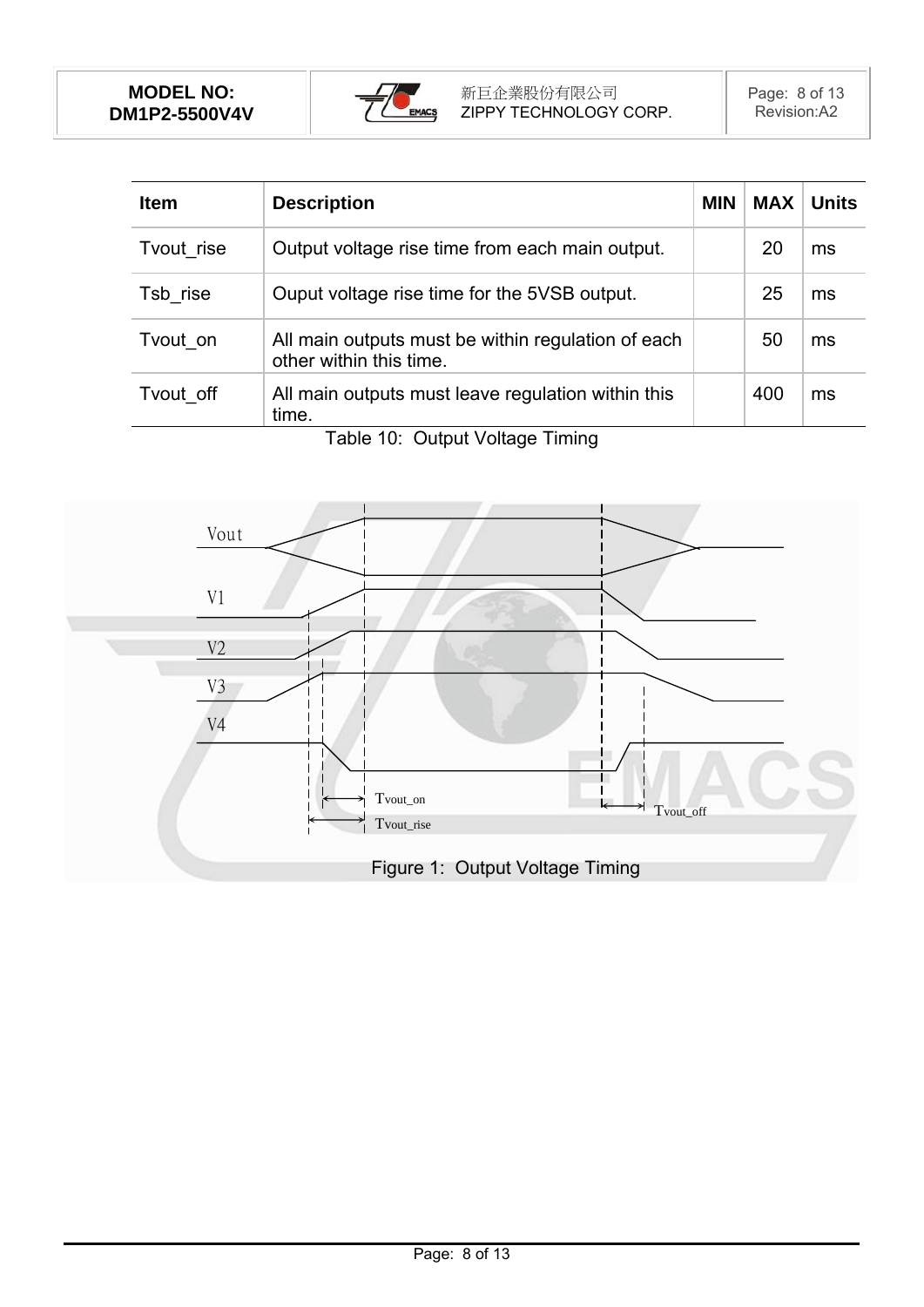

| <b>Item</b>    | Description                                                                                                  | <b>MIN</b> | <b>MAX</b> | <b>UNITS</b> |
|----------------|--------------------------------------------------------------------------------------------------------------|------------|------------|--------------|
| Tsb_on_delay   | Delay from DC being applied to 5VSB<br>being within regulation.                                              |            | 2000       | ms           |
| Tdc on delay   | Delay from DC being applied to all output<br>voltages being within regulation.                               |            | 2500       | ms           |
| Tsb_vout       | Delay from 5VSB being in regulation to<br>O/Ps being in regulation at DC turn on.                            | 5          | 1000       | ms           |
| Tpwok on       | Delay from output voltages within<br>regulation limits to PWOK asserted at turn<br>on.                       | 100        | 500        | ms           |
| Tpwok_holdup   | Delay from loss of DC to deassertion of<br>PWOK.                                                             | 0.3        |            | ms           |
| Tvout holdup   | Time all output voltages stay within<br>regulation after loss of DC.                                         | 1.6        |            | ms           |
| Tpwok off      | Delay from PWOK deasserted to output<br>voltages (3.3V, 5V, 12V, -12V) dropping out<br>of regulation limits. | 1          |            | ms           |
| Tsb holdup     | Time 5VSB output voltage stays within<br>regulation after loss of DC.                                        | 2          |            | ms           |
| Tpson_on_delay | Delay from PSON# active to output<br>voltages within regulation limits.                                      | 5          | 400        | ms           |
| Tpson pwok     | Delay from PSON# deactive to PWOK<br>being deasserted.                                                       |            | 50         | ms           |

#### Table 11: Turn OnlOff Timing



Figure 2: Turn On/Off Timing(Single Power Supply)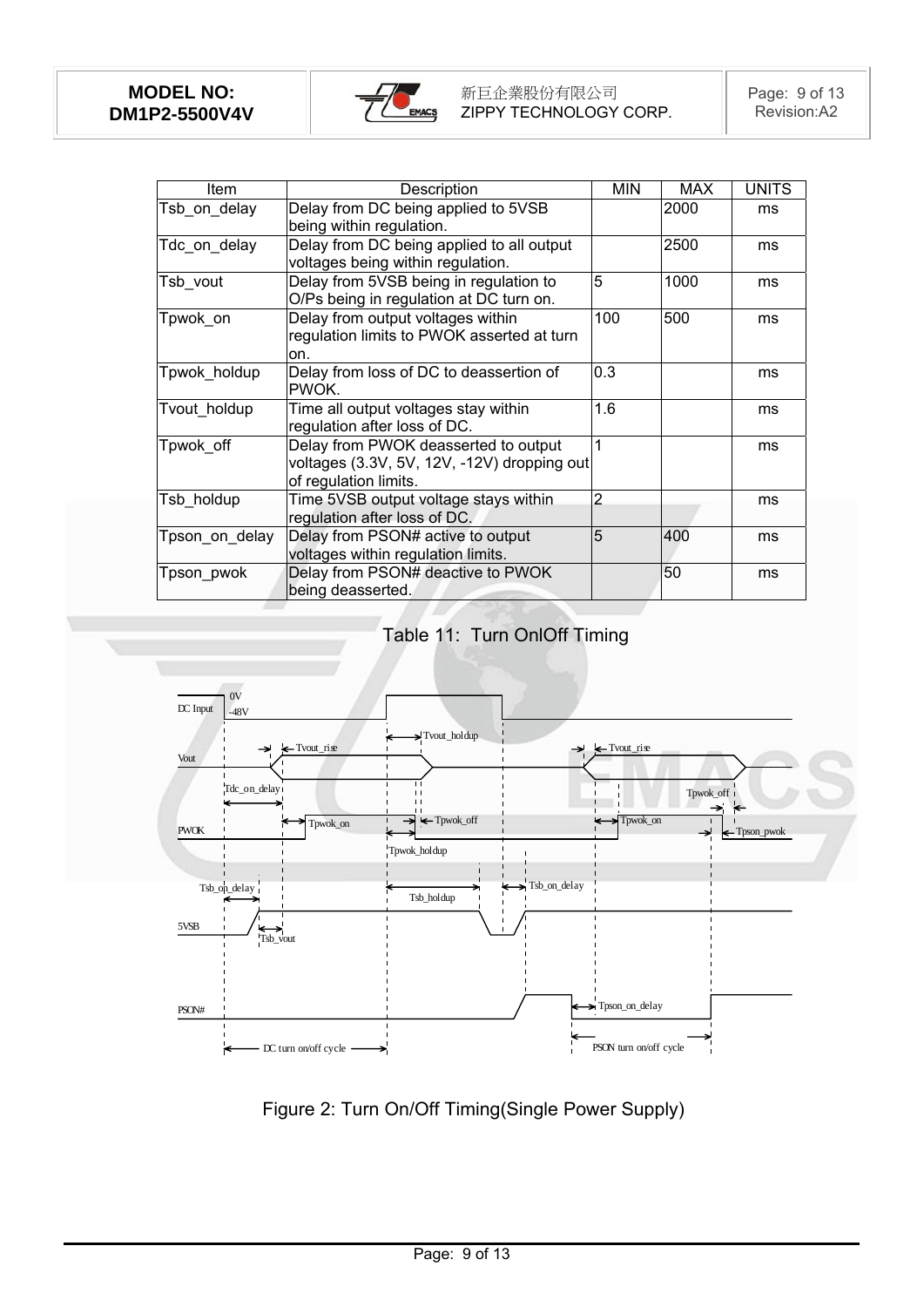

#### 3.7 Remote on/off control

The PSON# signal is required to remotely turn on/off the power supply. PSON# is an active low signal that turns on the +5V, +3.3V, +12V and –12V power rails. When this signal is not pulled low by the system, or left open, the outputs (except the +5VSB) turn off. This signal is pulled to a standby voltage by a pull-up resistor internal to the power supply. Refer to Fefer to Figure 10 for timing diagram.

| <b>Signal Type</b>                  |                 | Accepts an open collector/drain input from the system. Pull-up to<br>VSB located in power supply. |  |  |
|-------------------------------------|-----------------|---------------------------------------------------------------------------------------------------|--|--|
| #<br>$PSON = Low$                   | ON              |                                                                                                   |  |  |
| #<br>$PSON = Open or High$          | <b>OFF</b>      |                                                                                                   |  |  |
|                                     | <b>MIN</b>      | <b>MAX</b>                                                                                        |  |  |
| Logic level low (power supply ON)   | 0V              | 1.0V                                                                                              |  |  |
| Logic level high (power supply OFF) | 2.0V            | 5.25V                                                                                             |  |  |
| Source current, Vpson = low         |                 | 4 mA                                                                                              |  |  |
| Tpson_on_delay<br>Power up delay:   | 5 <sub>ms</sub> | 400 ms                                                                                            |  |  |
| <b>PWOK delay:</b><br>T pson_pwok   |                 | 50 ms                                                                                             |  |  |

### **Table 13: PSON # Signal Characteristic**

3.8 Overshoot at Turn-on / Turn-off

Any output overshoot at turn on shall be less than 10% of the nominal output value.

Any overshoot shall recover to within regulation in less than 10ms.

3.9 standby outputs

 The 5VSB output shall be present when an DC input greater than the power supply

turn on voltage is applied.

#### 4.0 Protection

Protection circuits inside the power supply shall cause only the power supply's main outputs to shutdown. If the power supply latches off due to a protection circuit tripping, either a AC cycle OFF for 15 sec, or PSON# cycle HIGH for 1 sec must be able to restart the power supply.

4.1 Over power protection(one unit power supply)

The power supply shall provide over power protection on the power supply latches all DC output into a shutdown state. Over power of this type shall cause no damage to power supply, after over load is removed and a power on/off cycle is initiated, the power supply will restart.

Trigger point total power min. 110%, max. 160%.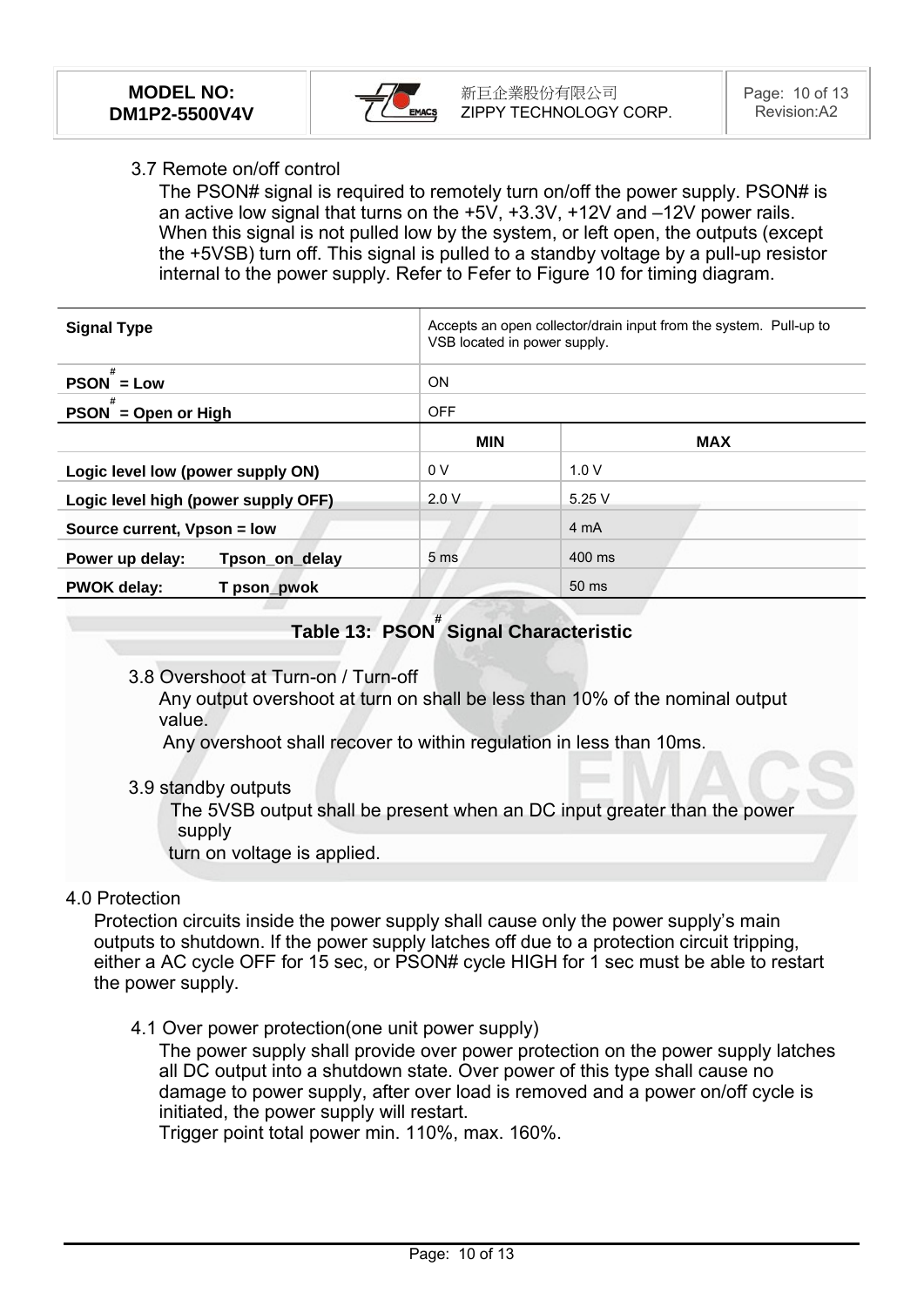

#### 4.2 Over voltage protection

The power supply shall shut down in a latch off mode when the output voltage exceeds the over voltage limit shown in Table 14.

| Voltage | Minimum  | Maximum | Shutdown Mode |
|---------|----------|---------|---------------|
| $+5V$   | $+5.7V$  | $+6.5V$ | Latch Off     |
| $+3.3V$ | $+3.7V$  | $+4.3V$ | Latch Off     |
| $+12V$  | $+13.3V$ | +15V    | Latch Off     |

**Table 14-Over Voltage Protection** 

#### 4.3 Short Circuit Protecton

- 4.3.1: A short circuit placed on any DC output to DC return shall cause no damage.
- 4.3.2: The power supply shall be latched in case any short circuit is taken place at +5V,+3.3V,+12V output.
- 4.3.3: The power supply shall be auto-recovered in case any short circuit is taken place at +5VSB.

#### 5.0 Environmental Requirements

#### 5.1 Temperature

| <b>Operating Temperature Range:</b> | $0^{\circ}$ C ~ 40 $^{\circ}$ C   |  |
|-------------------------------------|-----------------------------------|--|
| Non-Operating Temperature Range:    | $-20^{\circ}$ C ~ 80 $^{\circ}$ C |  |

#### 5.2 Humidity

| <b>Operating Humidity Range:</b> | $\frac{1}{20\%}$ ~ 80%RH non-condensing |
|----------------------------------|-----------------------------------------|
| Non-Operating Humidity Range:    | $10\% \sim 90\%$ RH non-condensing      |

#### 5.3 Altitude

| <b>Operating Altitude Range:</b> | Sea level to 10,000 ft |
|----------------------------------|------------------------|
| Non-Operating Altitude Range:    | Sea level to 40,000 ft |

#### 6.0 Safety

The power supply must be certified to the safety standard listed following:

- 6.1 Underwriters laboratory (UL). The power supply designed to meet UL 60950.
- 6.2 Canadian standards association (CUL) The power supply designed to meet CSA C22.2 No. 60950.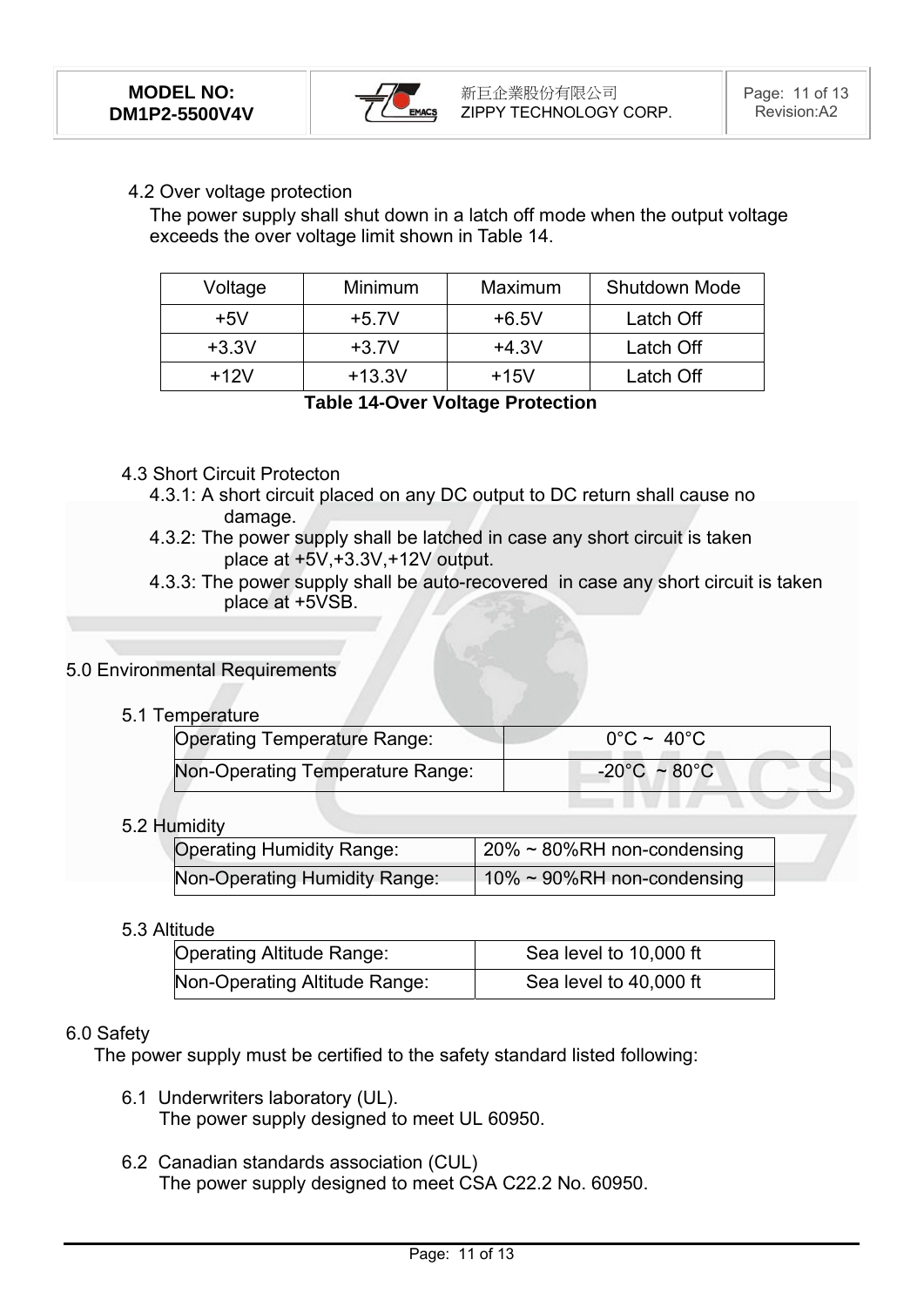

6.3 TUV

The power supply shall be designed to meet TUV EN-60950.

6.4 CCC Standards

The power supply shall be designed to meet GB9254-2008, GB4943.1-2011, GB17625.1-2012.

6.5 Power Line Transient.

The power supply shall be designed to meet the following standards

- a.) EN 61000-4-2(ESD) Criterion B,  $\pm$  4KV by contact,  $\pm$ 8KV by air.
- b.) EN 61000-4-4(EFT) Criterion B,  $\pm$  1KV.
- c.) EN 61000-4-5(SURGE) Criterion B, Line-Line  $\pm$  1KV Line-Earth  $\pm$  2KV.
- 6.6 RFI / EMI Standards

 The power supply shall comply with the following radiated and conducted Emissions standards,

- a.) FCC part 15. class A.
- b.) CISPR 22 (EN 55032). class A.
- 6.7 Production Line Testing

100% of the power supply production must have the following test performed. Each power shall be marked indicating the testing was done and passed. Typically this is done by stamping or labeling the power supply with "Hi-pot test OK".

#### 6.7 Hi-Pot Testing

Primary to secondary : 2000 VAC for 60 sec. Primary to FG : 1500 VAC for 60 sec. For production purpose: Primary to FG : 1500 VAC for 1 sec.

| 6.9 Insulation resistance |
|---------------------------|
| Primary to secondary      |
| Primary to FG.            |

 $: 20$  meg. Ohm min. 500 VDC Primary to FG : 20 meg. Ohm min. 500VDC

#### 7.0 Reliability

7.1 Burn in

All products shipped to customer must be burn in. The burn in shall be performed at high line voltage.

#### 7.2 MTBF

The MTBF of the power supply shall be calculated utilizing the Part-Count Analysis method of MIL-HDBK-217F.

The calculated MTBF of the power supply is 208,670 hours at ambient temperature 25 degree.anical requirements